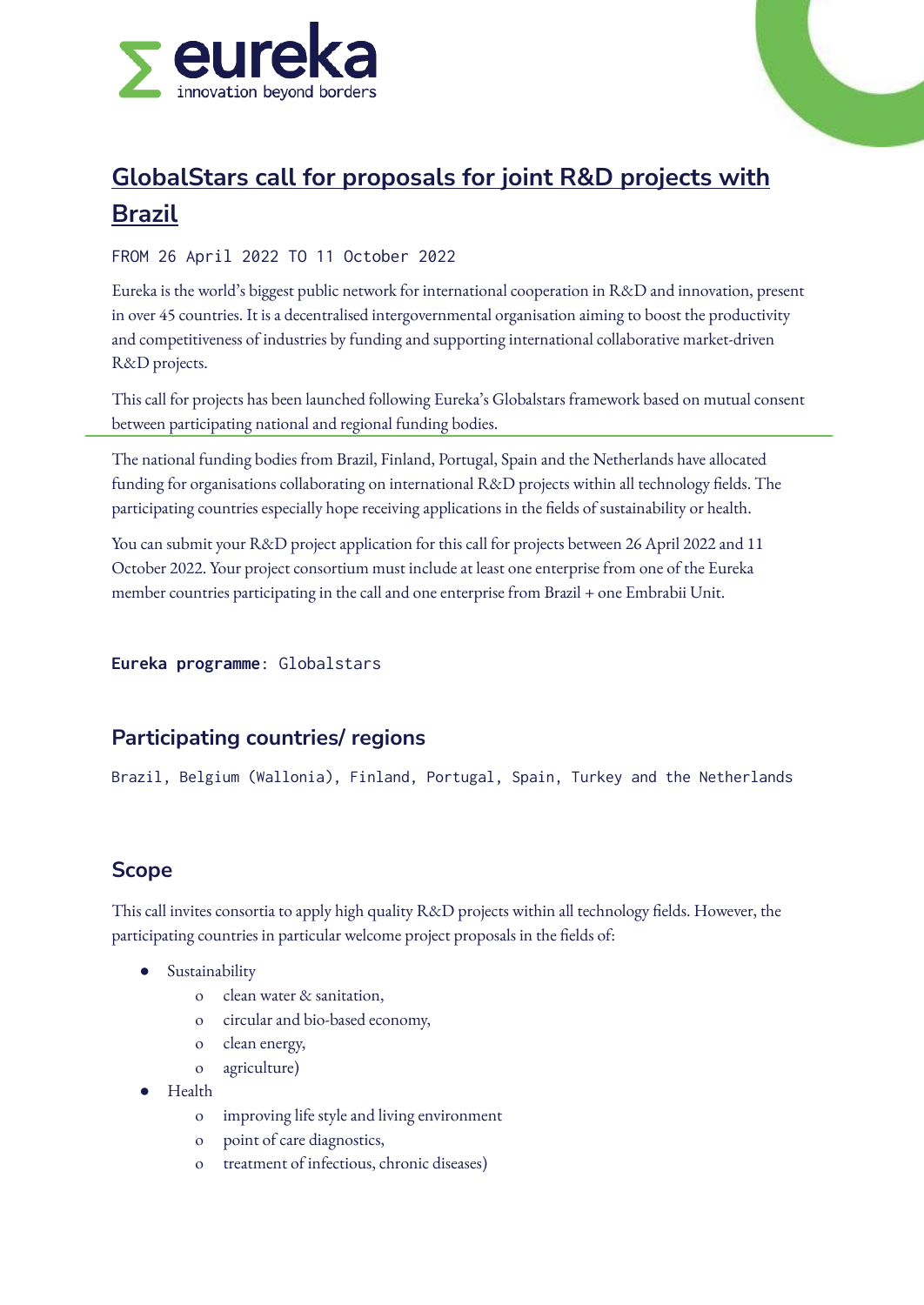Your project should:

- address at least one of the fields mentioned in the call description and
- demonstrate the potential to research or develop a product or process for commercialisation.

## **Timeframe**

```
26 April 2022 Call opens
11 October 2022 Submission deadline (date of receipt CE(S)T)
Please note that additional national applications might be required (see
text below for more details)
November 2022 Applicants informed on evaluation results
December 2022 Eureka label procedure and approval.
December 2022 - early 2023 Funding Decision and Project Start
```
# **Funding details**

- Brazil: Following the EMBRAPII funding model, EMBRAPII finances up to 1/3 of the Brazilian project costs. The Brazilian business partner must finance at least 1/3 of the project costs. The remaining costs of the project can be negotiated with the EMBRAPII Unit that may add in-kind contribution.
- Belgium (Wallonia): Walloon partners may apply for grant or recoverable advance funding from 35% to 100 % of the eligible costs, depending on the type of partner, the consortium composition and the type of research activities. There is no maximum limit to the budget of the project.
- Finland: Enterprises can apply for grant funding up to 50% of the eligible costs, depending on the type of organization and the type of activities (up to 70% loan in certain cases). Public Research Organisations can receive up to 70 % funding, specific national co-innovation project funding rules apply. There is no specific Euro limit for the project size
- Portugal: Enterprises and research institutions can apply for grant funding of up to 75% of the eligible costs, depending on the type of organization and the type of activities. There is no maximum funding for project. Companies can receive a grant, up to  $M \in 1$ , per beneficiary, and reimbursable funding on the exceeding amount over  $M \in 1$ . Universities and research organisations will receive a grant.
- Spain: Main features of the funding for Spanish partners are: Soft loan up to 85% of eligible costs (0% interest fee) Minimum budget 175.000 euros (no maximum budget). Long recovery period (10 or 15 years) where 24,75% of the eligible costs have not to be repaid.
- Turkey: Companies receive a certain percentage of their eligible costs as a grant in this call. The percentage is 60% for large companies and 75% for SMEs. There is no maximum or minimum limit to the budget of the project. Universities and research centers can be funded only as subcontractors.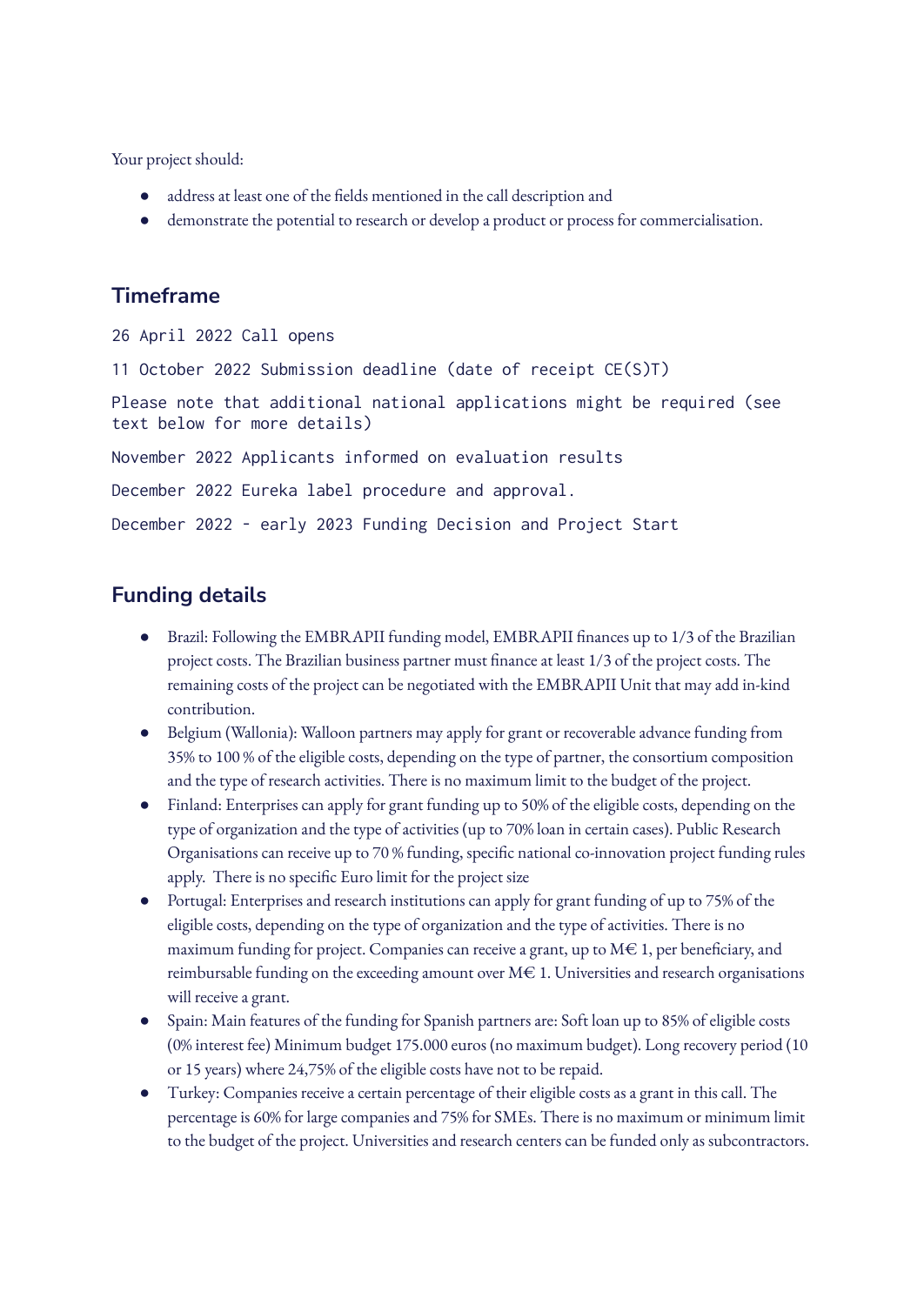The Netherlands: Enterprises and research institutes can apply for grant funding up to 50% of the eligible costs, depending on the type of organization and the type of activities. Maximum funding is 350,000 EUR per project.

If there is no allocated budget for your organisation type in your country and you want to participate in a project consortium, contact your national funding body using the form below to see whether there are other funding opportunities available or talk to them about self-funding.

# **Eligibility**

Eureka has limited eligibility criteria for organisations participating in a Globalstars consortium:

- Your project idea must represent international cooperation in the form of a specific project.
- The project must be directed at researching or developing an innovative product or process with the goal of commercialisation.
- The project must have a civilian purpose.
- Your consortium must include at least two independent legal entities from one Eureka country and a specified Globalstars country.
- No single organisation or country can be responsible for more than 70% of the project budget.

This call for projects has additional criteria for organisations to be eligible to receive funding:

- The consortium should include at least two organisations that are independent from each other, one enterprise from one of the Eureka member countries participating in the call and one enterprise from Brazil.
- The Brazilian consortium in the project must include an EMBRAPII Unit contracted by a participating enterprise from Brazil.
- The product or process must be innovative, and there must be a technological risk involved for all involved partners.
- The project must benefit all involved partners.
- The project should have an obvious benefit and added value resulting from the technological cooperation between the participants from the different countries (e.g. increased knowledge base, commercial leads, access to R&D infrastructure etc.).
- The product or process must be innovative and with the potential to create impact.
- The maximum duration of a project may not exceed 36 months.

A signed consortium agreement is required upon approval, before the actual start of the project. It ought to include, amongst others, the ownership and use of know-how and IPR settlements

The participating funding organisations may have additional criteria for their national organisations to be eligible to receive funding:

#### **Brazil**

The financing of a project follows the EMBRAPII funding model.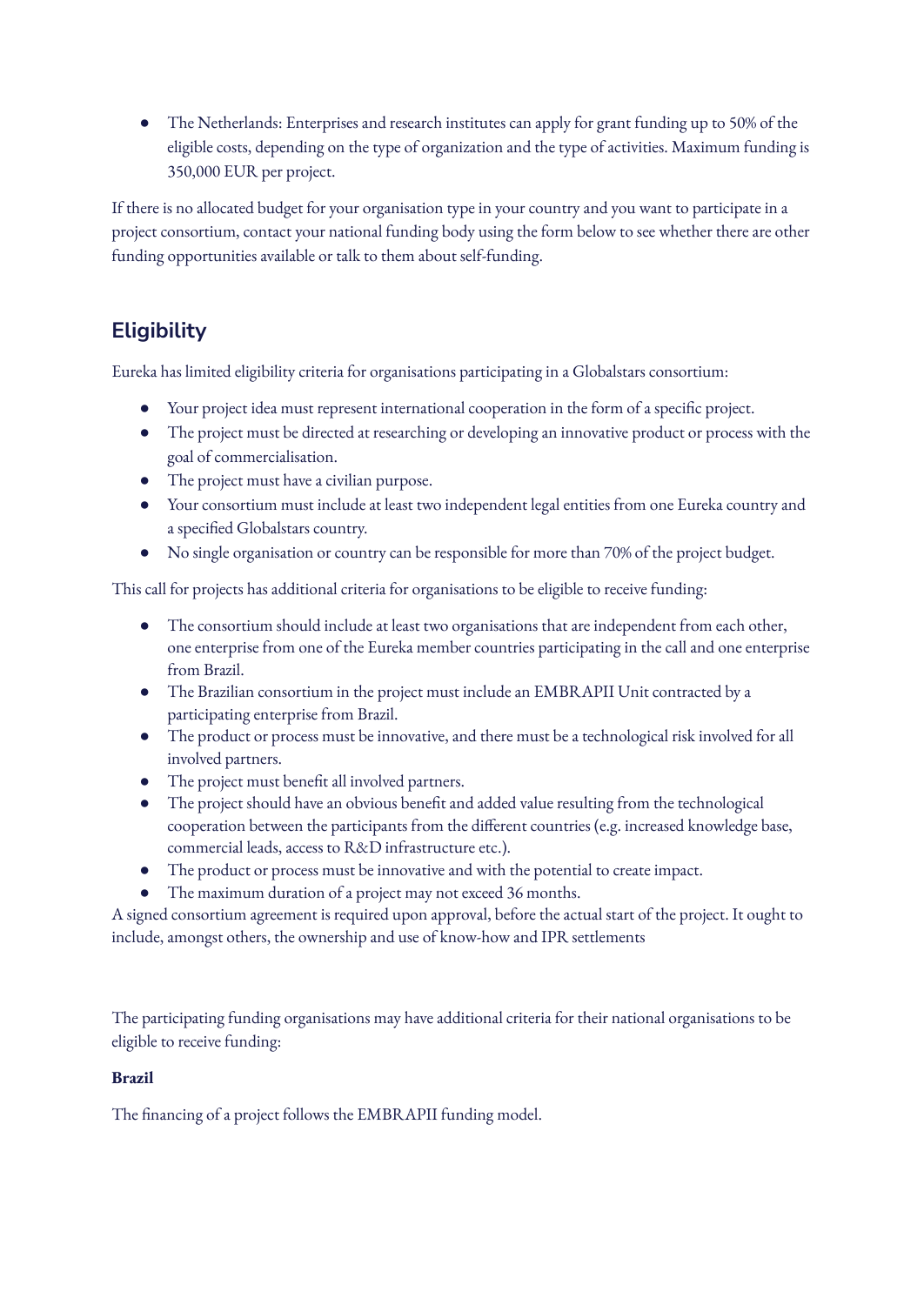According to this model, EMBRAPII finances up to 1/3 of the Brazilian project costs. The Brazilian business partner must finance at least 1/3 of the project costs. The remaining costs of the project can be negotiated with the EMBRAPII Unit that may add in-kind contribution.

SMEs and Startups may apply to additional grants from, BNDES, SEBRAE, Rota 2030 and PPI-IoT Programs. These fundings are available at the EMBRAPII Units.

Companies engage with EMBRAPII projects as follows:

- The company negotiates the project directly with an EMBRAPII Unit
- The project approval and its direct hiring happens between the company and an EMBRAPII Unit
- The financial resources are available in the EMBRAPII Units
- Continuous flow: at any moment, your company can carry out projects, without waiting for a bid

The EMBRAPII Units decide autonomously on the use of the EMBRAPII funding for their contribution to an innovation project in cooperation with a business operating in Brazil. Therefore, the scope of a project must be in line with the expertise of one of the EMBRAPII Units in Brazil (Please refer to: [https://embrapii.org.br/unidades-embrapi](https://embrapii.org.br/unidades-embrapii/)i/).

Additional requirements of EMBRAPII are the following:

- The Brazilian part of the project must address an industrial demand and involve one or more industrial partners.
- The International cooperation should provide significant added-value.
- The "Technology Readiness Level" (TRL) of the project must lie in the range between experimental proof of concept (TRL 3) to technology demonstrated in relevant environments  $(TRL 6)$
- The Brazilian part of the project must be developed/managed by an EMBRAPII Unit.

For more information please refer to: [www.embrapii.org.br](http://www.embrapii.org.br) or your national contact person in Brazil.

| Responsible           | Contribution                                                             |
|-----------------------|--------------------------------------------------------------------------|
| <b>FMBRAPIL</b>       | Maximum of 1/3 of Brazilian project costs                                |
| <b>COMPANIES</b>      | At least 1/3 of Brazilian project costs                                  |
| <b>EMBRAPII Units</b> | Up to 1/3 of the remaining costs of the Brazilian project (in kind only) |

More info: <https://embrapii.org.br/institucional/manuais/manual-de-operacao-das-unidades-embrapii/>

#### **Belgium (Wallonia)**

Funding is granted in the form of a grant or a recoverable advance with a funding rate ranging from 35 to 100% of the budget of each Walloon partner. The type of funding and percentage depend on the type of partner, the consortium composition at regional and international level and whether your project activities fall into the category of industrial research or experimental development. The research budget of the Walloon partner company(ies) must correspond to at least 40% of the total budget of all Walloon partners.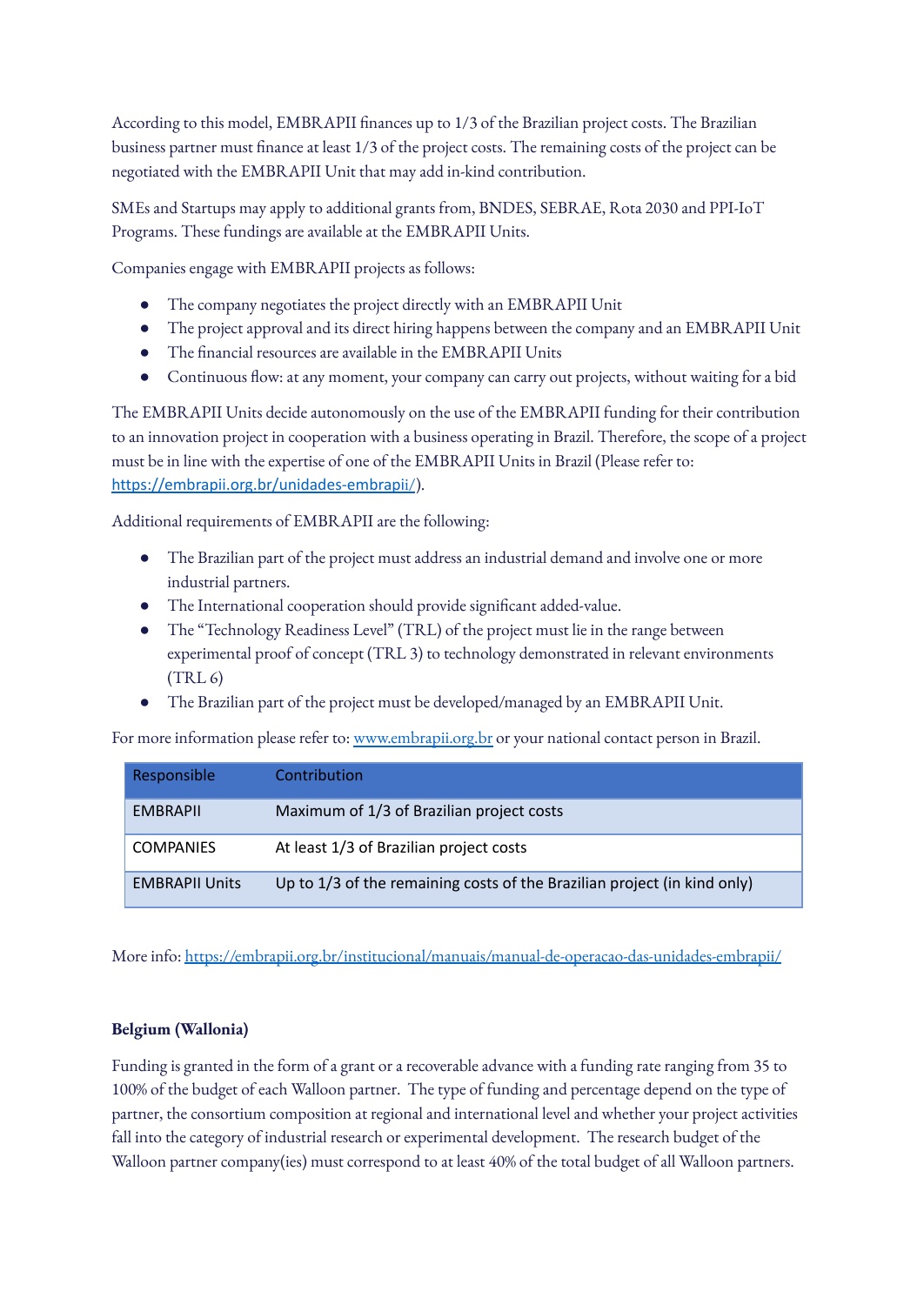For further information :

[https://www.wallonie.be/fr/demarches/mener-ou-participer-un-projet-de-recherche-en-collaboration-intern](https://www.wallonie.be/fr/demarches/mener-ou-participer-un-projet-de-recherche-en-collaboration-internationale-eureka) [ationale-eureka](https://www.wallonie.be/fr/demarches/mener-ou-participer-un-projet-de-recherche-en-collaboration-internationale-eureka)

It is highly advised that an information meeting between the Walloon project partners and the officers responsible for the programme within SPW Research is held prior to the submission of a proposal.

#### **Finland**

The general Business Finland eligibility criteria and rules for funding apply for this call. Different rules apply for small and medium-sized enterprises, midcap companies (large companies with turnover < 300 M€), large companies, and research organisations. The impact of the international cooperation should be clear, and the participating companies should have a credible internationalization plan and business goals including export targets. If public research organisations are involved in a Co-innovation project, minimum three companies must also participate, at least two of which apply for Business Finland funding. The applicants will be advised in detail about the applicable rules by Business Finland contact persons prior to submitting the Eureka application.

More info:

Funding from Business Finland is intended for challenging and innovative research, development and innovation projects. For more information on eligible costs and funding rates, please see <https://www.businessfinland.fi/en/for-finnish-customers/services/funding> and, for example, [https://www.businessfinland.fi/en/for-finnish-customers/services/funding/research-and-developm](https://www.businessfinland.fi/en/for-finnish-customers/services/funding/research-and-development/research-development-and-piloting) [ent/research-development-and-piloting](https://www.businessfinland.fi/en/for-finnish-customers/services/funding/research-and-development/research-development-and-piloting) thereunder.

#### **Portugal**

.

Portuguese entities participating in project applications that have been awarded the Eureka Label will be eligible to apply to a national call for funding - "Projetos de I&D Industrial à Escala Europeia", in the framework of Portugal 2030, the multiannual funding framework programme (expected to be published on the second semester 2022).

All Information about the national funding programme will be available soon at: <https://www.ani.pt/pt/promo%C3%A7%C3%A3o-internacional/redes-internacionais/eureka-eurostars/>

Important note: All information herein mentioned refers to rules and documents applicable under Portugal 2020. They are to be confirmed in the future call for funding applicable under Portugal 2030.

Maximum project duration: 36 months.

The project must fall within the priority areas of the national or regional Research and Innovation Strategy for Smart Specialization (RIS3).

#### **Important reference documents:**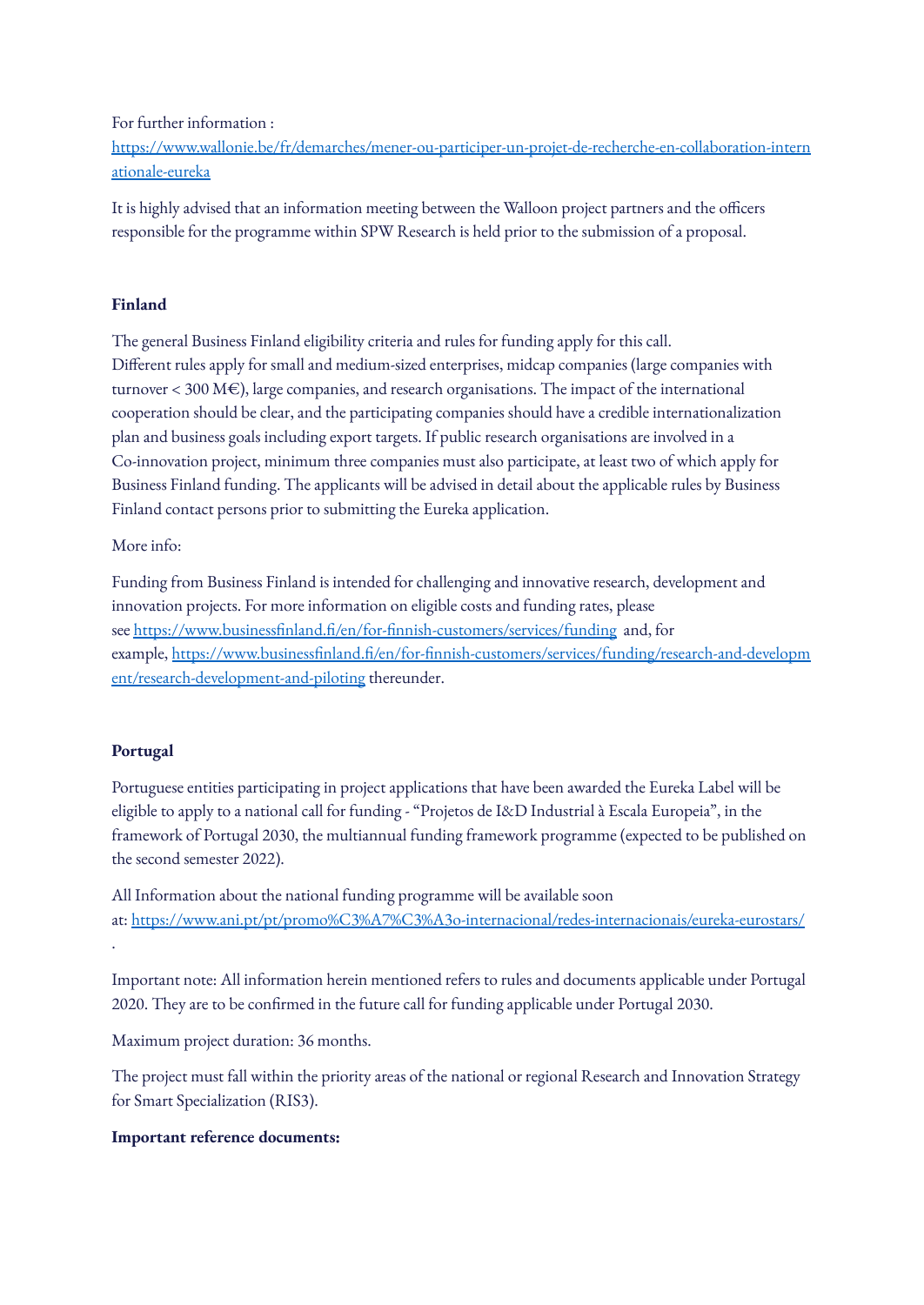RECI – Specific Regulation for the competitiveness and [Internationalisation](https://www.compete2020.gov.pt/admin/images/RECI_n.docx.pdf), which stipulates the framework and general funding rates for applied R&D projects in Portugal under PT2020 (articles 59 to 80).

#### **Eligible entities:**

Eligible participants: All companies, universities, research centres and other R&D institutions from all geographic regions from Continental Portugal (Norte, Centro, Lisboa, Alentejo and Algarve) are eligible for funding.

The national consortium must integrate at least one company. When applying in partnership with Portuguese R&D organisations, the Portuguese company(ies) must assume the largest share of the investment.

#### **Mandatory "Financial autonomy ratios":**

The Portuguese companies need to comply with the following financial autonomy ratios (Annex G" of RECI):

- For SME: 15% financial autonomy ratio.
- For Large company: 20% financial autonomy ratio.

Companies that have been active for less than one year at the date of the application, must demonstrate the capacity to finance the project with equity, equal to or greater than 20% of eligible costs.

#### **Form, amount and limits of the incentive:**

Please check article 70 of RECI.

Form of public funding

- $\bullet$  For companies: grant, up to M $\in$  1, per beneficiary; reimbursable funding on the exceeding amount over M€ 1.
- For Universities and research organisations: grant

#### **Co-Funding rates:**

Please check the co-funding rates for eligible costs at article 71 of RECI.

- For SME: from 45% to 80% of project costs for Micro and Small companies, and from 35% to 75% for medium companies.
- For Large companies: from 25% to 65% of project costs for large companies.
- For Universities and research organisations: 75% of project costs for universities or research organisations (or the weighted average of the companies funding percentage, when higher than 75%), provided that such cooperation does not involve indirect State Aid for beneficiary companies.

The exact funding percentage depends on the national consortium collaboration, the wide dissemination of project results and whether your project activities fall into the category of industrial research or experimental development.

Project costs in the Lisbon region (according to NUTS II) can receive funding of up to 50% of eligible costs.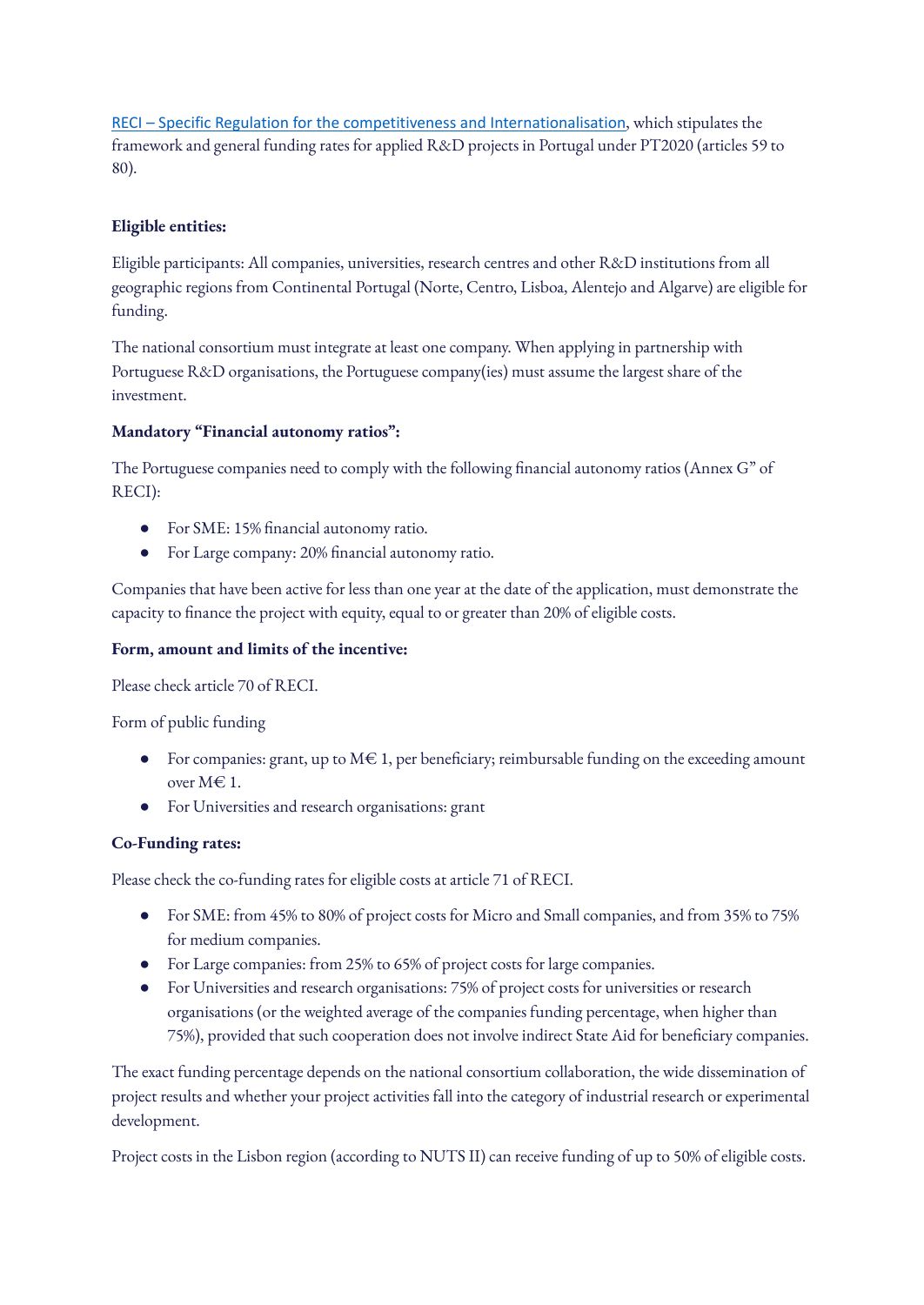#### **Eligible costs:**

Please check article 72 of RECI.

R&D direct costs that fall into the category of industrial research or experimental development plus the application of a flat rate of 25% of direct eligible costs.

#### **Ineligible costs:**

Please check article 73 of RECI.

#### **More info:**

Please contact the Portuguese Eureka NPC

<https://www.ani.pt/pt/promo%C3%A7%C3%A3o-internacional/redes-internacionais/eureka-eurostars/>

#### Spain

CDTI will finance industrial research and/or technological development activities of Spanish companies. Universities and research centers could take part as subcontractors.

CDTI will check the eligibility of the Spanish applicants after receiving the international application. If it is eligible, funding applications will be generated by CDTI to each Spanish company and it must be completed and submitted by them. A full memory (in Spanish) must be attached to these applications. Deadline to reply 7 November 2022. If the funding applications are not submitted in time, the international project could be rejected.

Funding conditions for Spanish partners may vary depending on the nature of the project and the beneficiaries. For more information please access: <http://www.cdti.es/index.asp?MP=100&MS=802&MN=2>

Funding decision is expected within 4-5 months after submitting an eligible funding application

It is mandatory that project activities do not start before submitting the funding applications to CDTI. For further information, please contact CDTI.

#### Turkey

All companies which were established in accordance with Turkish law can apply for funding for their international projects. There is no budget limit for international projects and they can be funded by TUBITAK without any restriction in project duration. Only companies participating in international projects are funded within this program but universities and research centers can be funded as subcontractors.

Companies receive certain percentage of their eligible costs as a grant in this call. The percentage is 60% for large companies and 75% for SMEs.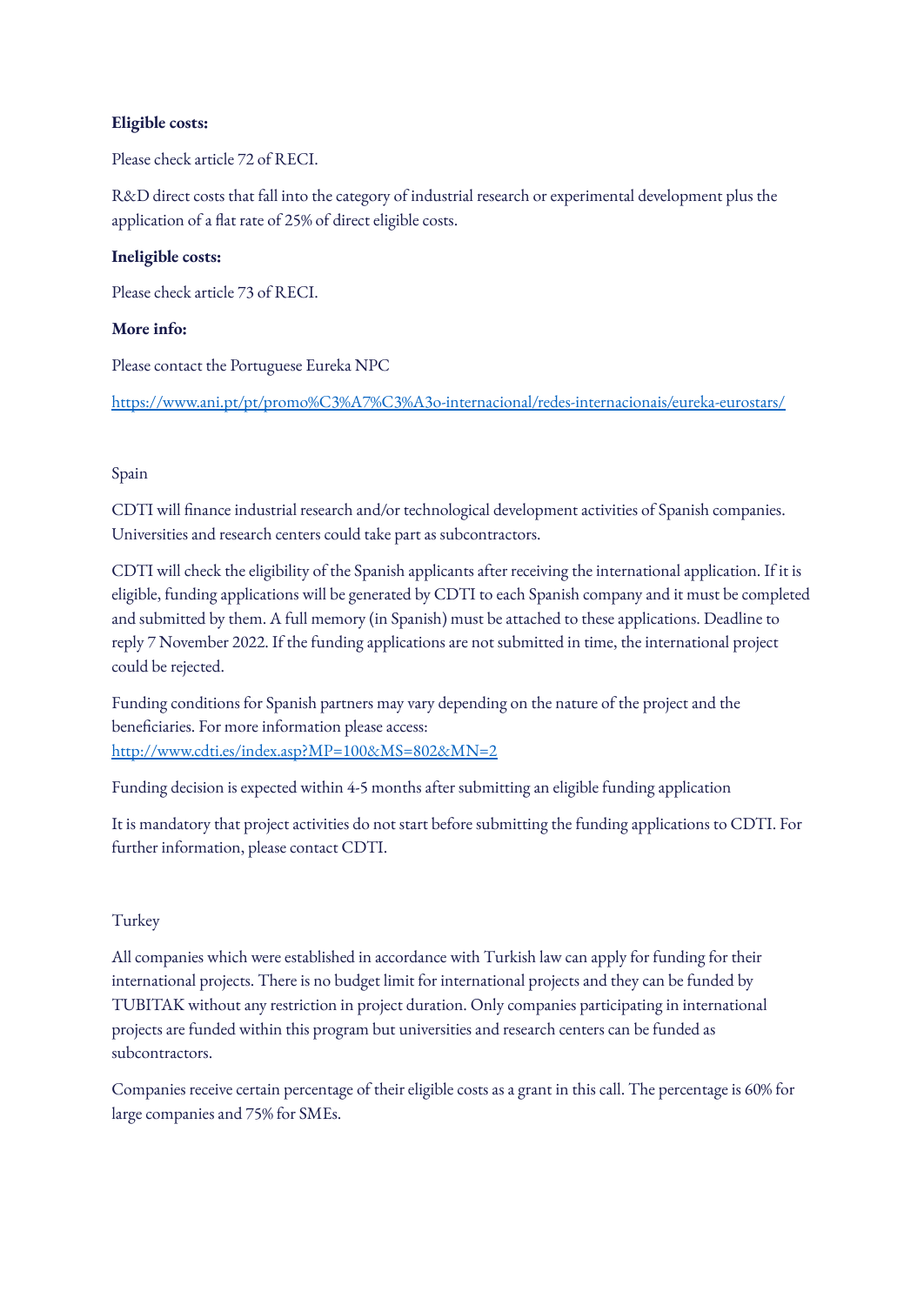Turkish applicants must complete their national application in one week after the EUREKA application at the latest. For further information about financing of Turkish participants please directly contact with TÜBİTAK. Detailed information can also be reached from [here.](https://tubitak.gov.tr/tr/destekler/sanayi/uluslararasi-ortakli-destek-programlari/1509/icerik-yonetmelik-ve-esaslar)

#### **The Netherlands**

In the Netherlands programme, only R&D costs are eligible for funding. Enterprises and research institutes can apply for grant funding up to 50% depending on the type of organization and the type of activities:

- Large companies: 35% for research activities, 25% for development activities
- SMEs: 45% for research activities, 35% for development activities
- Universities / research organisations: 50% for research activities, 25% for development activities

The maximum funding (grant) per project is 350.000 EUR. The total budget for this call is approximately 1 million EUR.

In addition to the centrally submitted Eureka Project Application Form, partners from The Netherlands need to submit an application to RVO, including a detailed project plan and budget. The deadline for submission is 19 October 2022. We invite Dutch partners to contact us for a pre-check of their project ideas.

More info: <https://www.rvo.nl/globalstars>

## **Evaluation**

Applications will be evaluated at the level of the participating funding bodies. The basis for the national evaluation is the general Eureka eligibility criteria, national eligibility criteria and evaluations, the EUREKA application form and if required a national application form.

A multilateral consensus meeting between all involved national funding organisations will agree which projects to approve based on the assessors' scores, using the EUREKA Network projects evaluation methodology (see Annex A). After a common list of funded and non-funded projects has been agreed the national funding bodies and EUREKA Association will inform the applicants about the results.

Your project application will be reviewed according to our Network projects evaluation methodology.

- 1. Impact
	- Is the market properly addressed (i.e. size, access and risks)?
	- Is the value creation properly addressed (i.e. employment opportunities and environmental and societal benefits)?
	- What are the competitive advantages of your project (i.e. strategic importance, enhanced capabilities and visibility)?
	- Are your commercialisation plans clear and realistic (i.e. return on investment, geographical and sectoral impact)?
- 2. Excellence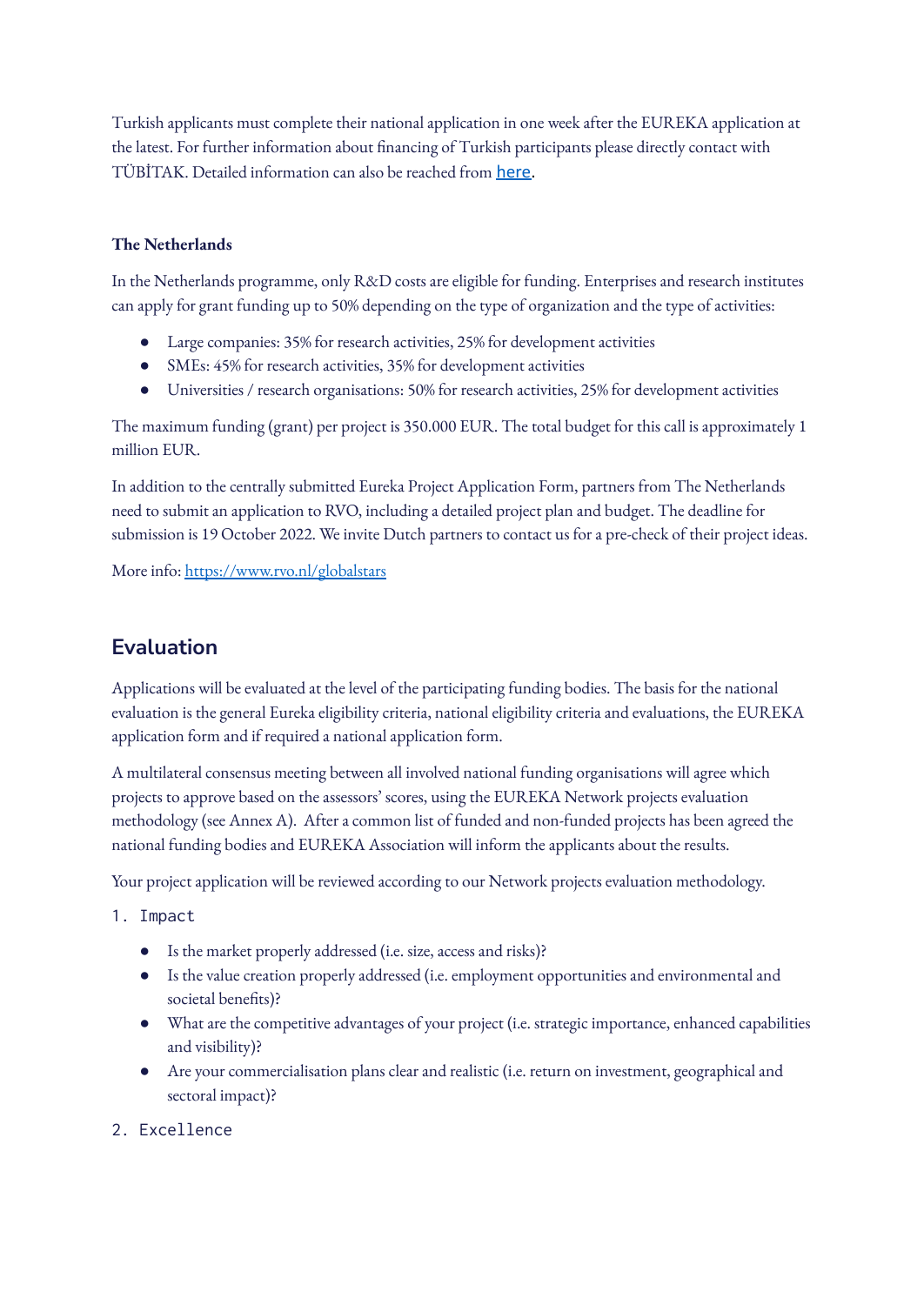- What is the degree of innovation? (i.e. is the proposed product, process or service state-of-the-art? Is there sufficient technological maturity and risk)?
- How is the new knowledge going to be used?
- Is your project scientifically and technically challenging for consortium partners?
- Is the technical achievability and risk properly addressed?
- 3. Quality and efficiency of implementation
	- What is the quality of your consortium (i.e. balance of the partnership and technological, managerial and financial capabilities of each partner)?
	- Is there added value through international cooperation?
	- Is your project management and planning realistic and clearly defined (i.e. methodology, planning approach, milestones and deliverables)?
	- Is your cost structure reasonable (i.e. costs and financial commitment for each consortium partner)?

#### 4. Overall perception

Experts will list three positive and negative points to your application and finally state whether they recommend your project for public investment.

Your national funding body may carry out a further evaluation (performed by the national project coordinator and technical experts) according to national rules before allocating funds to successful applicants.

# **Applying**

- 1. Contact your national funding body using the contact form on Eureka's website to discuss your project idea, financial viability, eligibility and national procedures.
- 2. Create an account on our application portal (one per consortium) and select the funding opportunity you want to apply to.
- 3. Using the portal, complete one application form per consortium (in English) and invite other consortium partners to fill in a partner form.
- 4. Upload a GANTT chart (one per consortium), a signed and completed co-signature form (which you can download from the platform) and any additional required annexes.
- 5. Your application will be checked for completeness and eligibility before being reviewed using a standard evaluation procedure. If successful, your project will receive a Eureka label.
- 6. Your national funding body may carry out a further evaluation (performed by the NPC and technical experts) according to national rules before allocating funds to successful applicants.
- 7. The final step is to complete and sign a consortium agreement (CA). We recommend that you seek legal advice when drafting your CA.

In parallel to the submission of the Eureka project application form, all project partners are requested, if required, to submit a related national funding application to their respective funding agencies, taking into account all relevant procedures and submission rules. Deadline for submission might differ between the participating funding agencies, see below for detailed information for each funding agency.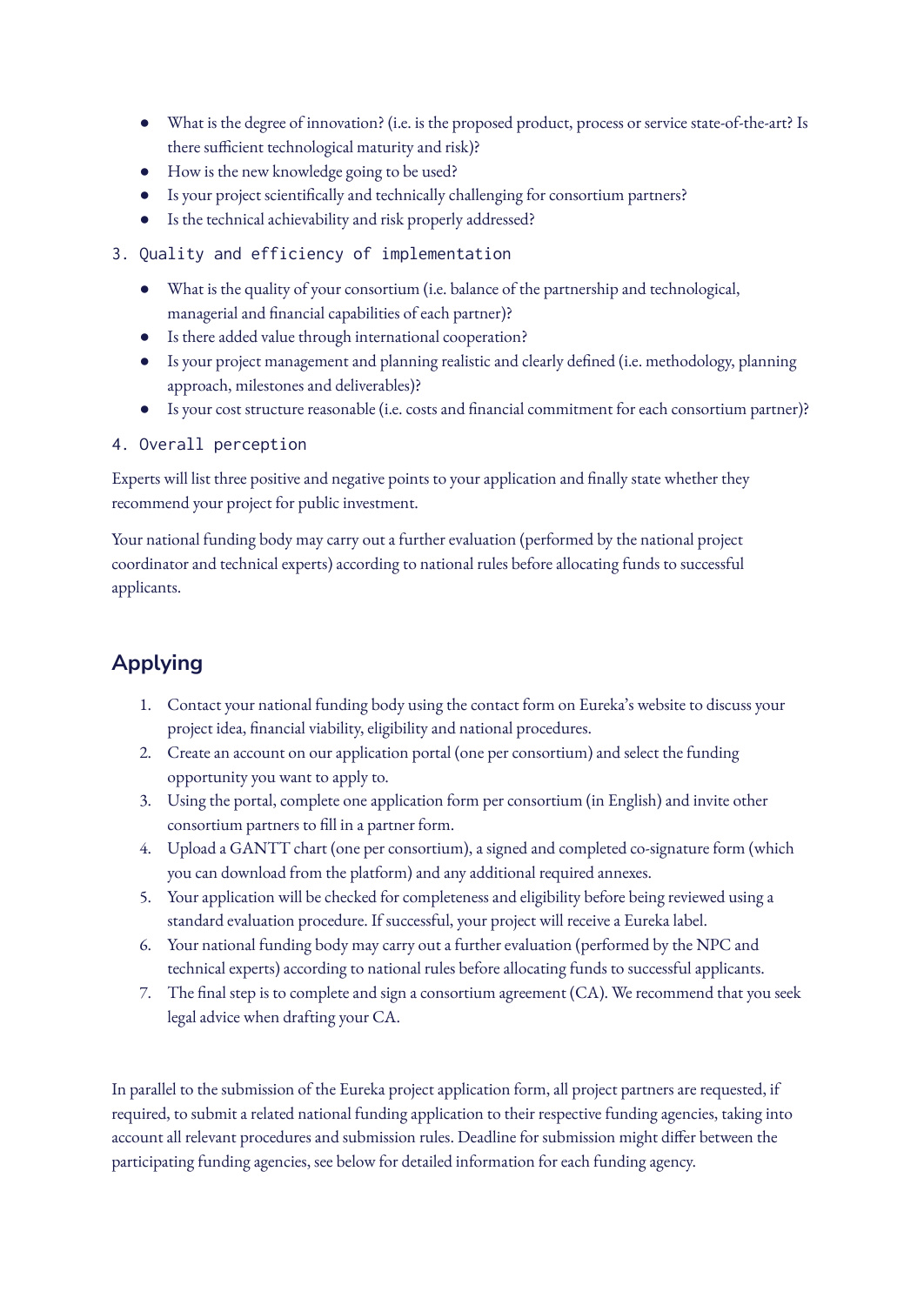- Applicants in Brazil do not have to submit a national application form, however they are required to work with an EMBRAPII Unit. Project approval and contracting happens directly between the company and the EMBRAPII Unit.
- Applicants in Wallonia (Belgium) must submit their regional application (in French) to SPW Research via the ONTIME portal [\(https://recherche-technologie.wallonie.be/ontime](https://recherche-technologie.wallonie.be/ontime)) before 11 October 2022, 18:00 (CET).
- Applicants in Finland will need to submit a national application. The applicants need to contact the Call contact person(s) at Business Finland in good time before submitting the Eureka application for detailed advice including guidance on timetables for the national applications. The national application is submitted through Business Finland on-line service.
- Applicants in Portugal must submit their national application on the national submission portal for Portugal 2030 up to 30 days after being awarded with the Eureka label complying with the national call for projects' specific access conditions. As annexes to the national application, the Portuguese entities must add: the original Eureka application; Evaluation report from the Eureka call experts; Eureka label award; National technical annex; Draft of the International Consortium Agreement.
- Applicants in Spain must submit their national application on the CDTI's portal [\(https://sede.cdti.gob.es/](https://sede.cdti.gob.es/)) before 18:00 hours (CET) on 11 October 2022. Additional documents in Spanish language, containing detailed information on the Spanish participants, could be requested depending on the specific type of funding requested by the company.
- Applicants in Turkey must complete their national application in one week after the Eureka application at the latest via **TÜBİTAK's [portal](https://eteydeb.tubitak.gov.tr/teydebanasayfa.htm)** in Turkish language.
- Applicants in The Netherlands must submit their national application on RVO's e-loket (GlobalStars - [Klantportaal-Site](https://mijn.rvo.nl/globalstars) | mijn.rvo.nl) before 19 October 2022, 17:00 (CET)

# **Contacts**

#### **Brazil**

EMBRAPII

Denise Neddermeyer and Ana Arroio

International Cooperation Officers

[Inter.coop@embrapii.org.br](mailto:Inter.coop@embrapii.org.br)

Phone: +55 61 3772 1020

#### **Belgium (Wallonia)**

SPW Research Fabrice QUERTAIN Eureka Project officer Email : [fabrice.quertain@spw.wallonie.b](mailto:fabrice.quertain@spw.wallonie.be)e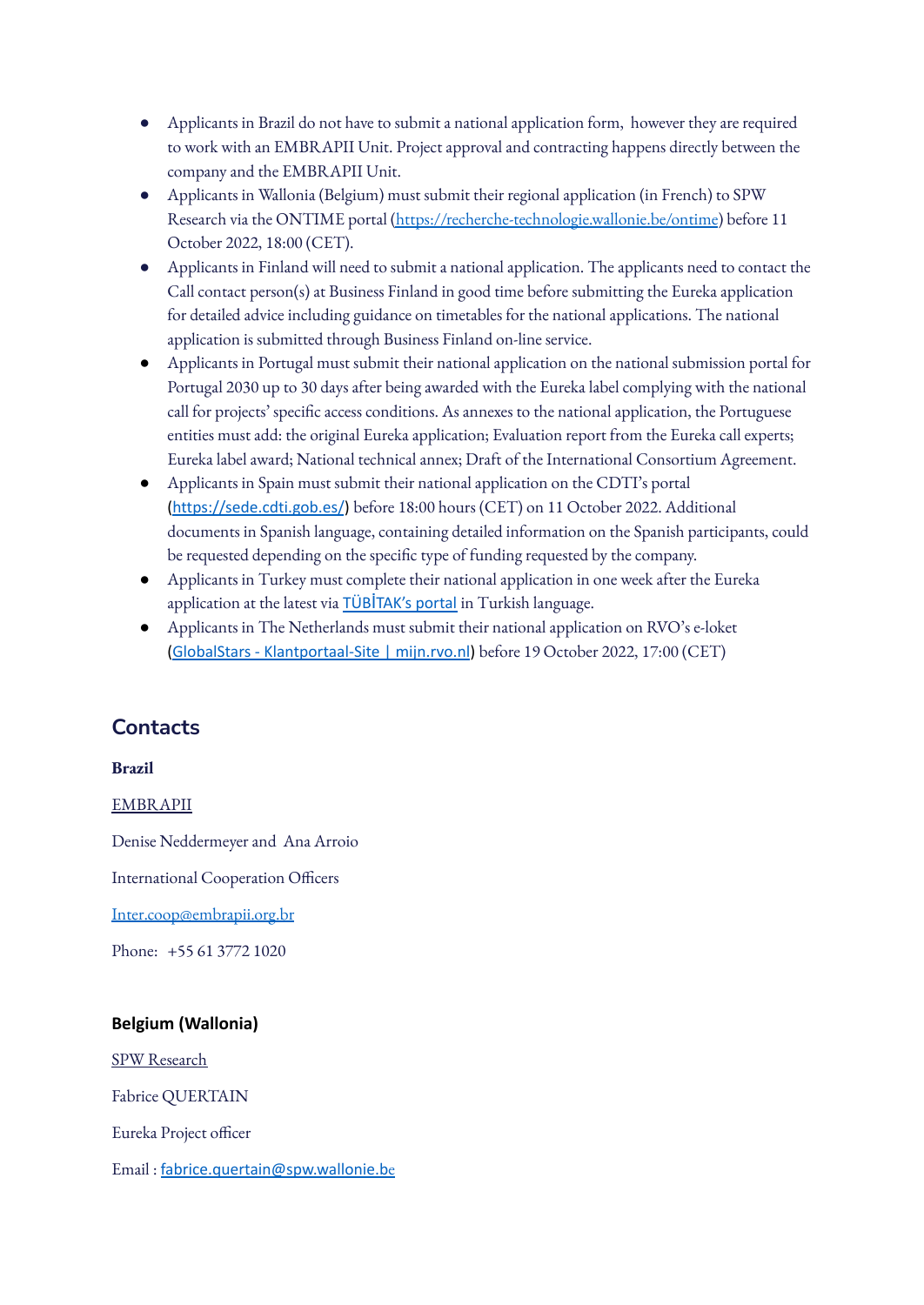Phone : +32 81 33 45 68

Julie JASMES Eureka Project officer Email : [julie.jasmes@spw.wallonie.be](mailto:julie.jasmes@spw.wallonie.be) Phone: +32 81 33 45 45

#### **Finland**

Business Finland Tom Warras NCP Eureka [tom.warras@businessfinland.fi](mailto:tom.warras@businessfinland.fi) Phone: +358505577839

#### **Portugal**

Agência Nacional de Inovação Rita Silva NPC Eureka Email: [rita.silva@ani.pt](mailto:rita.silva@ani.pt) Phone: +351939339003

#### **Spain**

Centre for the Development of Industrial Technology (CDTI) Javier Romero Project Officer Email: [josejavier.romero@cdti.es](mailto:josejavier.romero@cdti.es) Phone: +34 91 581 56 07 /04 89

#### **Turkey**

The Scientific and Technological Research Council Of Turkey (TÜBİTAK)